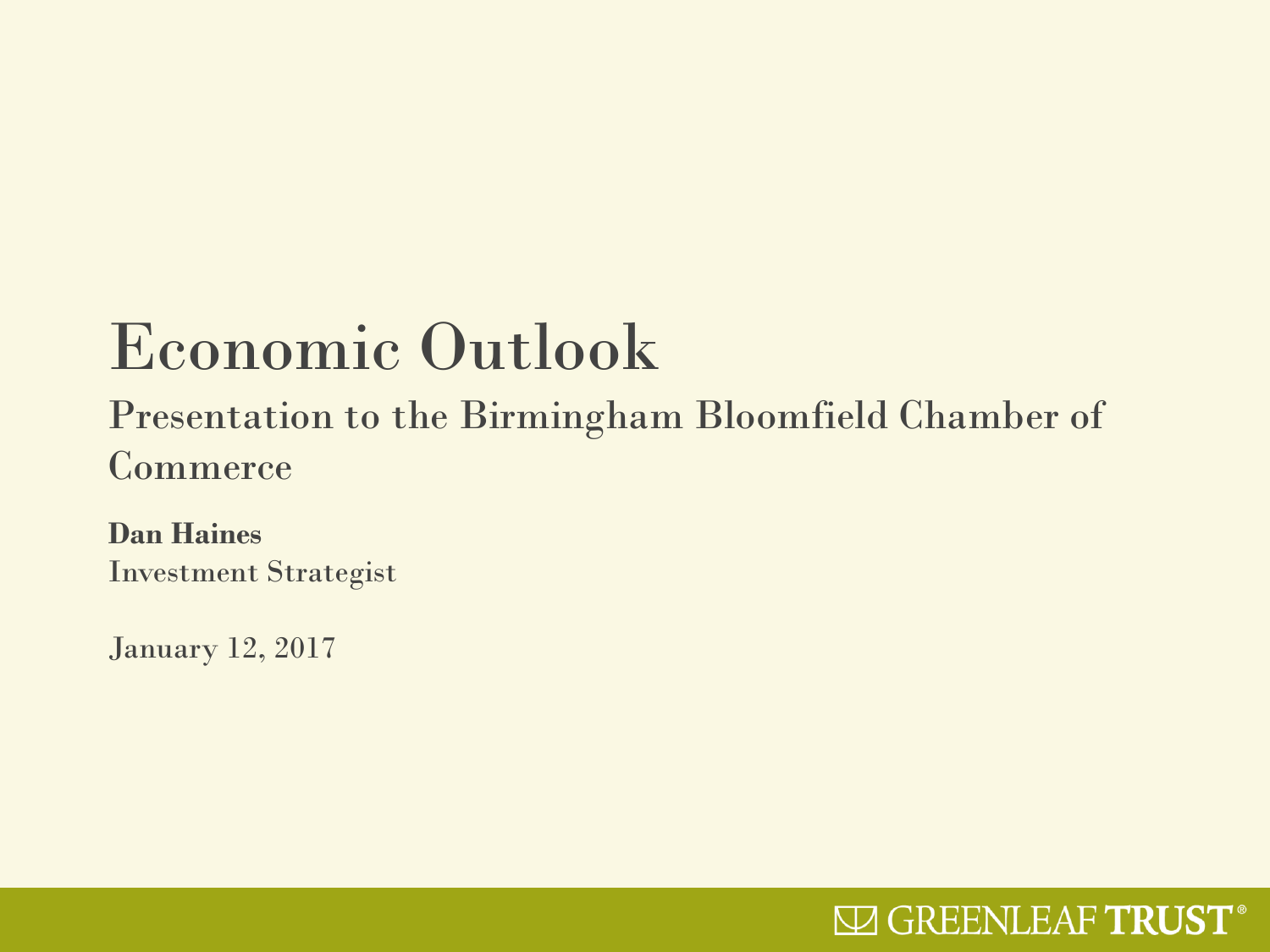## U.S. Labor Market





Source: BLS, Federal Reserve Bank of Atlanta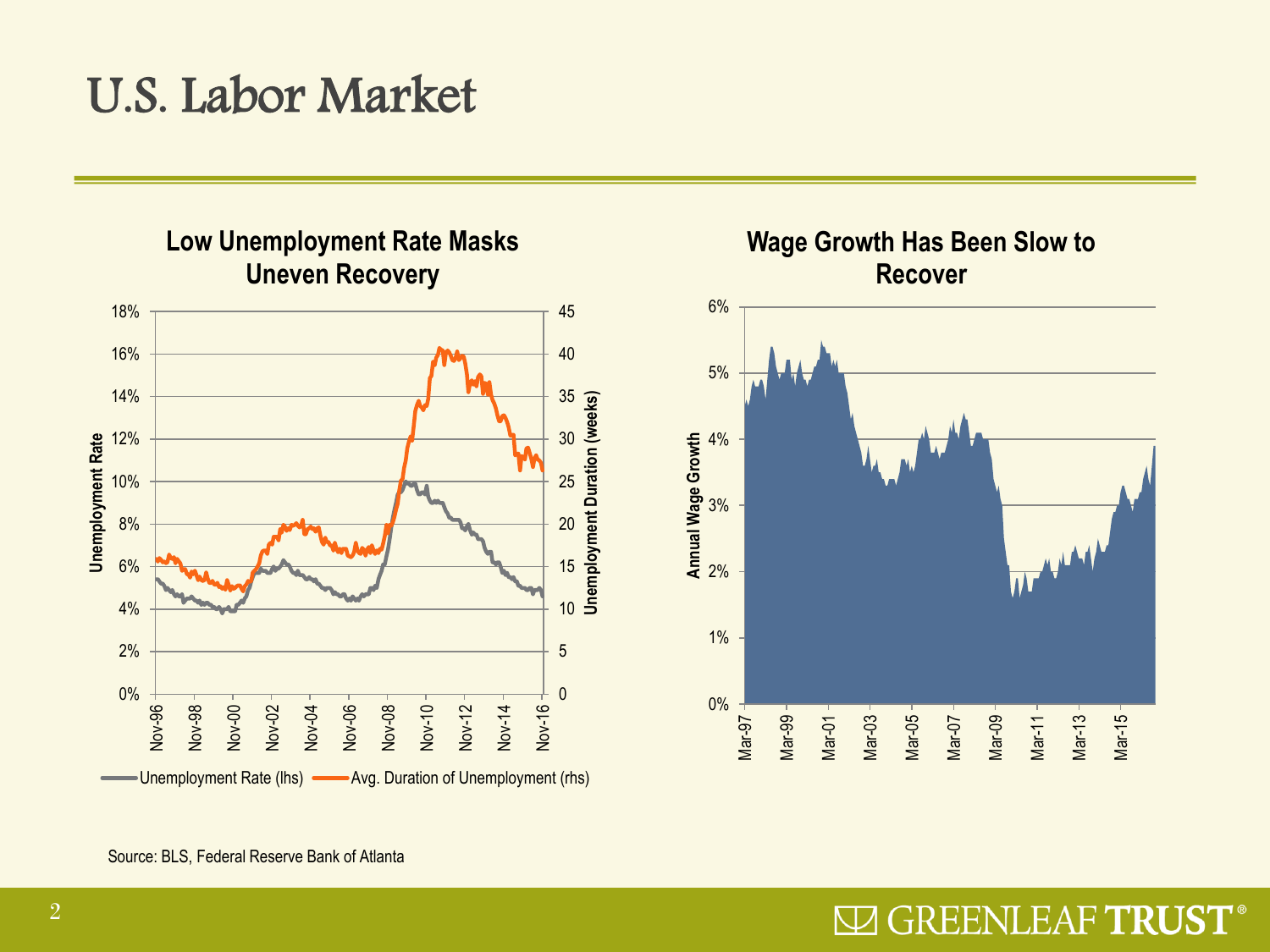## U.S. Labor Market



#### **The U.S. Population is Becoming Older**

Source: U.S. Census Bureau, FRED, BLS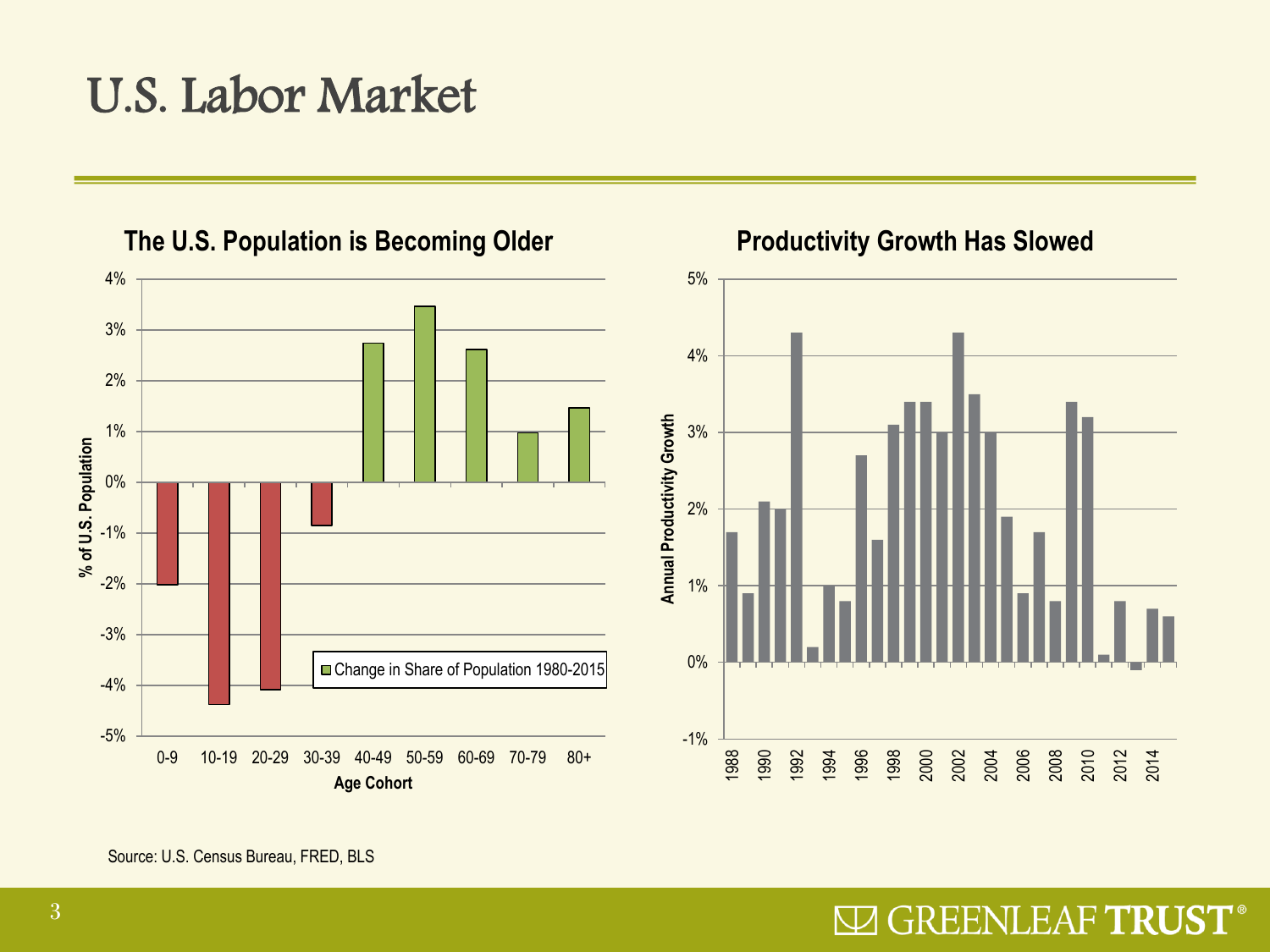## U.S. Labor Market

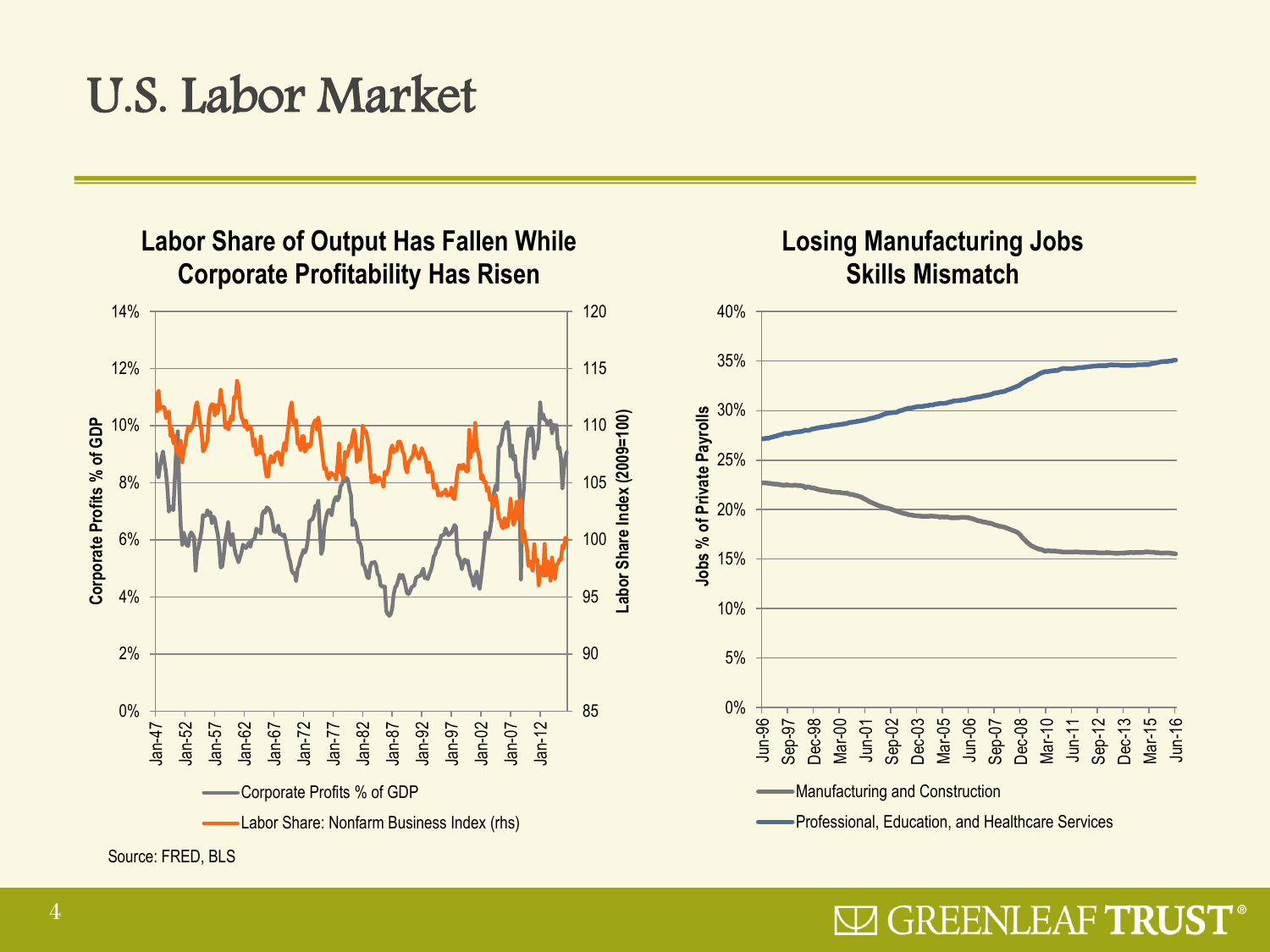GDP



Source: Bloomberg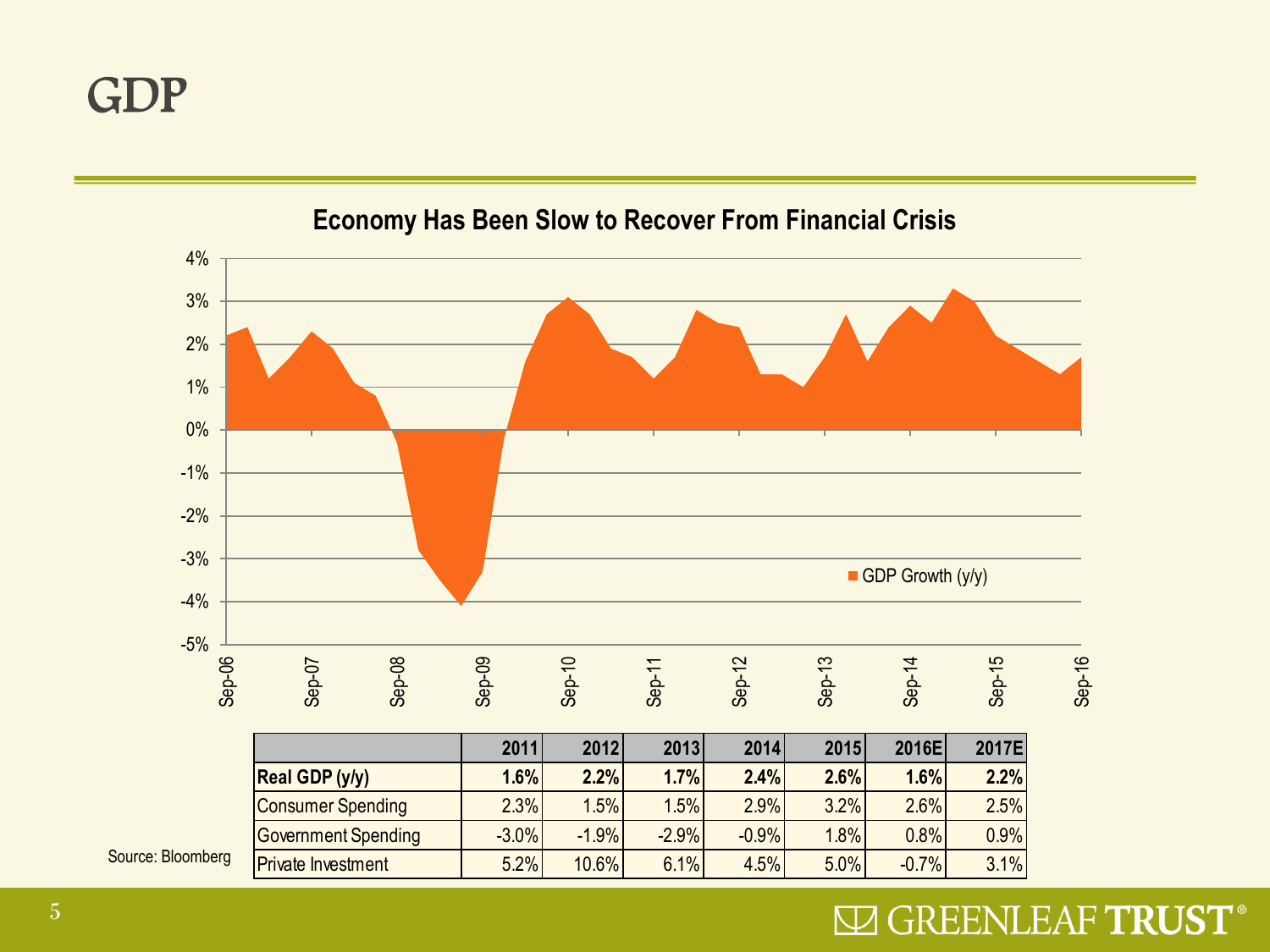## Consumer

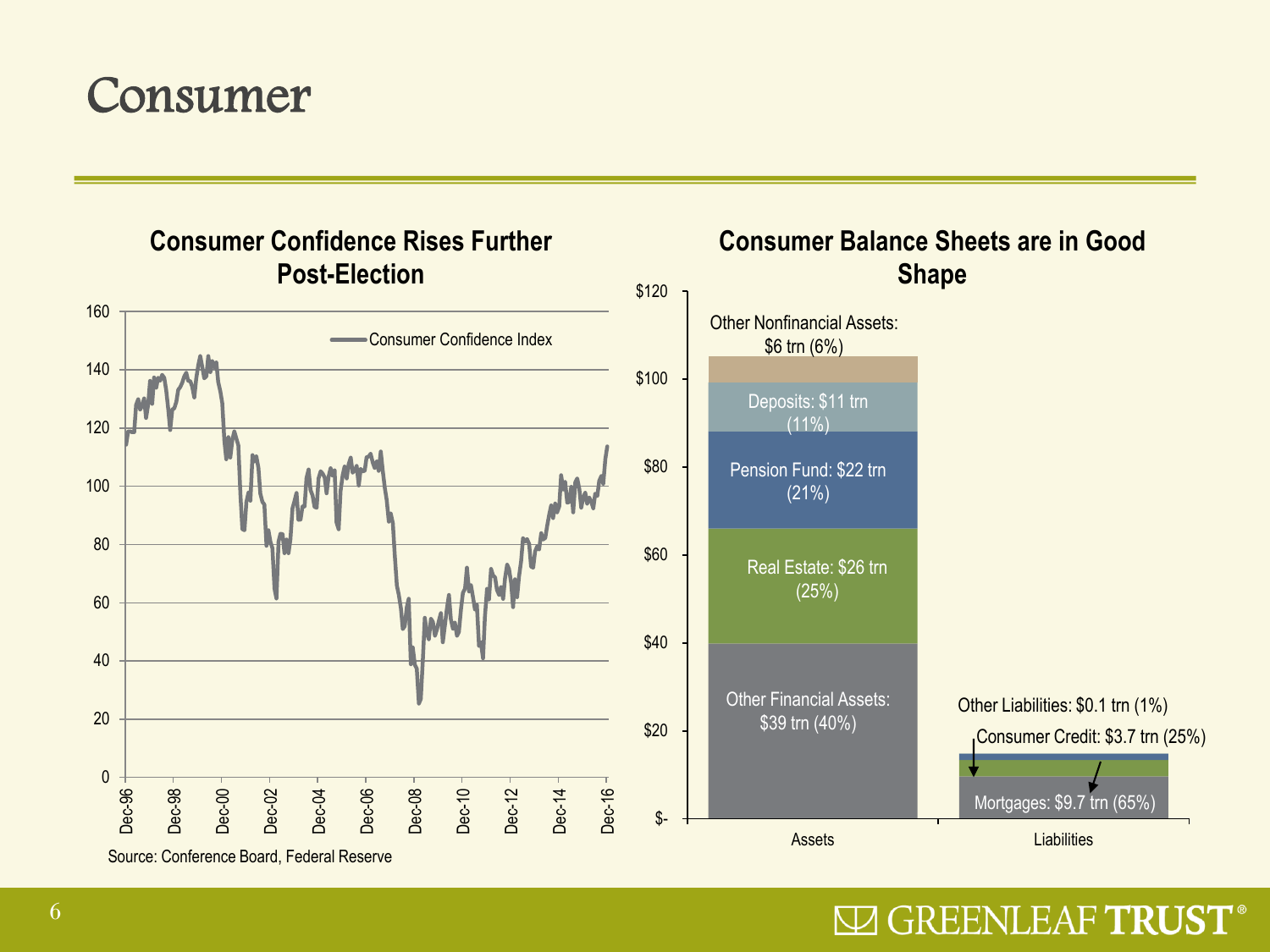## U.S. Fiscal Policy

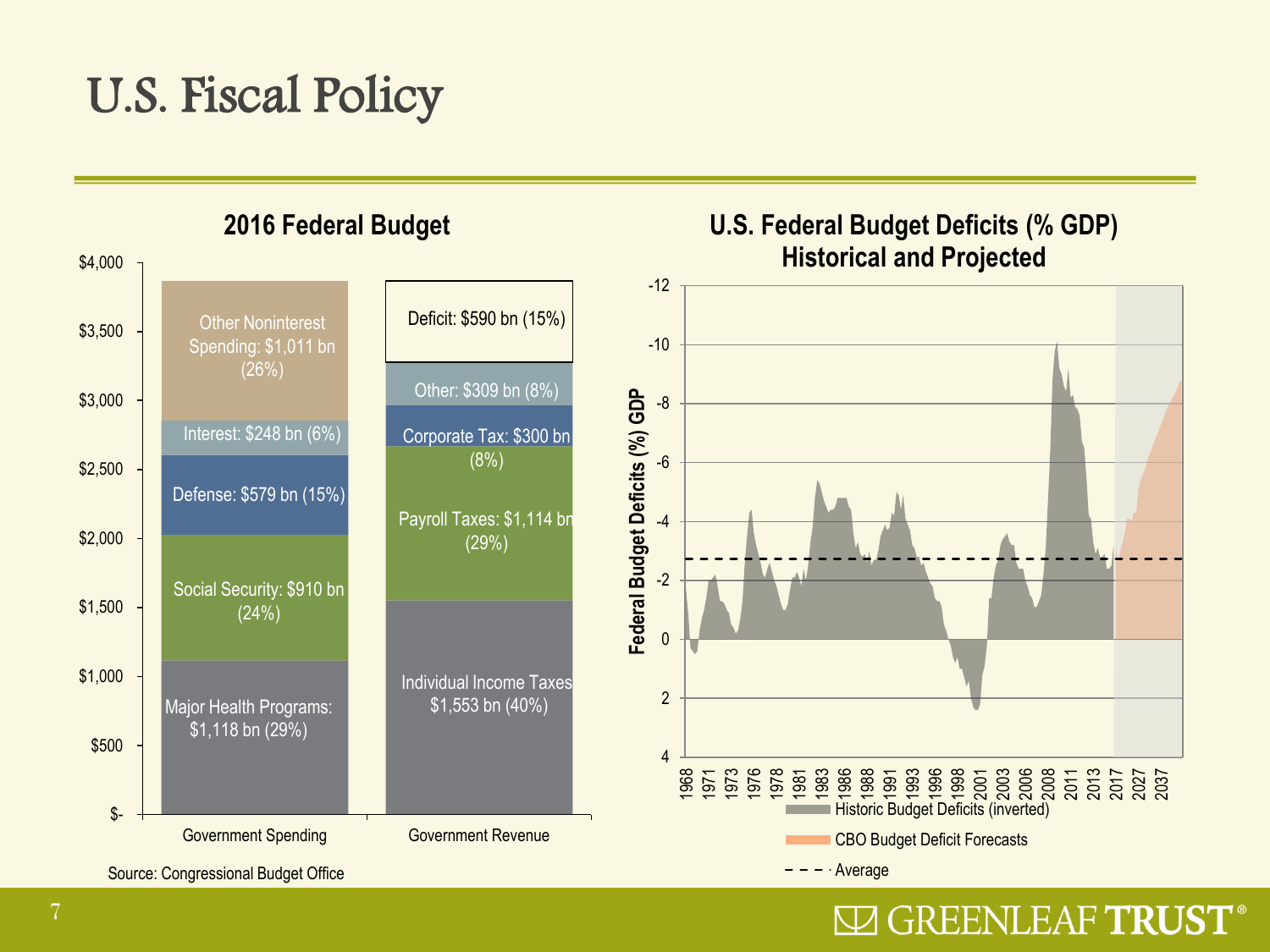## Inflation



**Headline Inflation Trending Towards 2%**

Source: Bloomberg

**Oil Has Stabilized While The Dollar Has**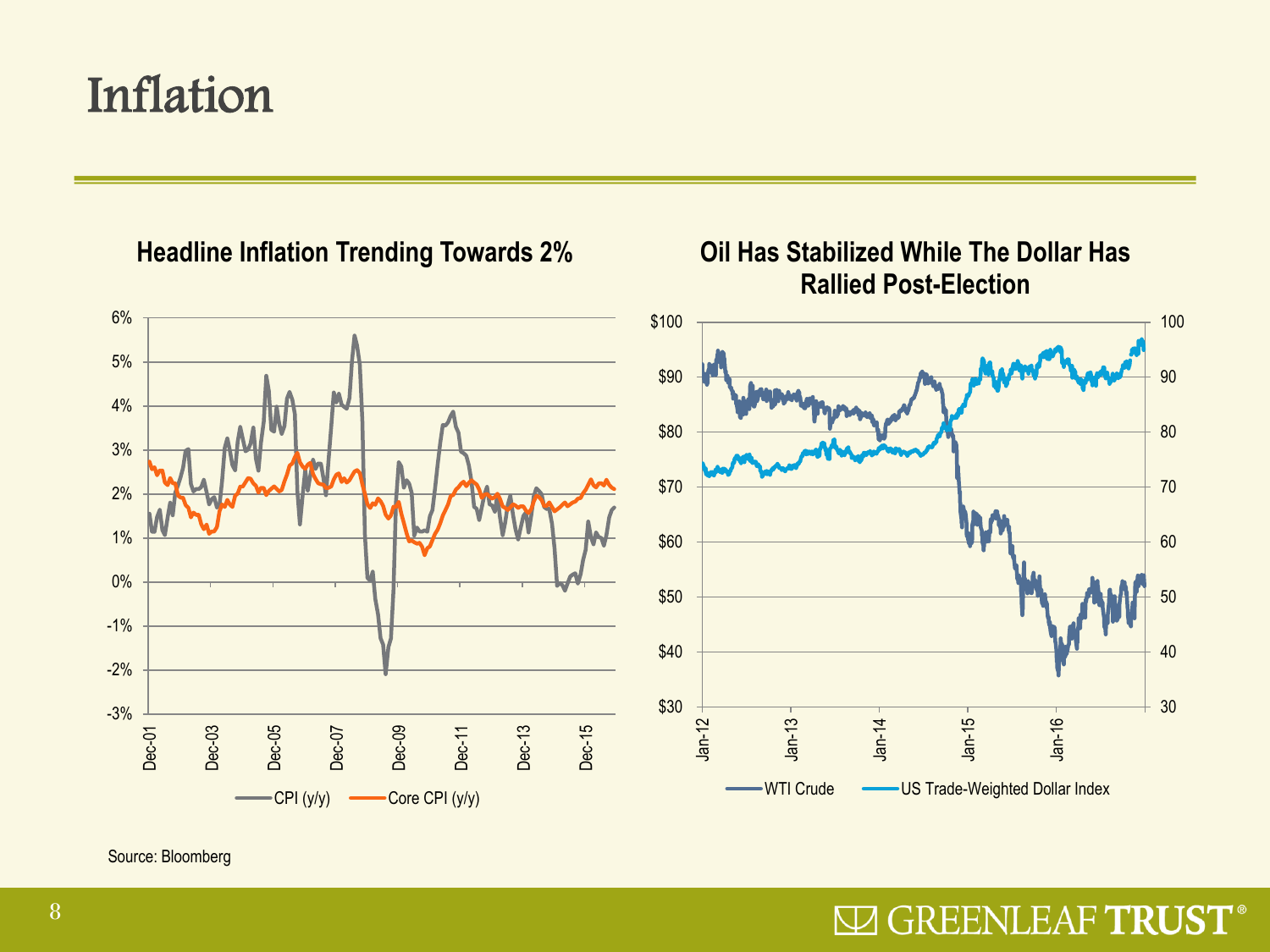

#### **FOMC Expecting 3 Rate Hikes in 2017**



Source: Bloomberg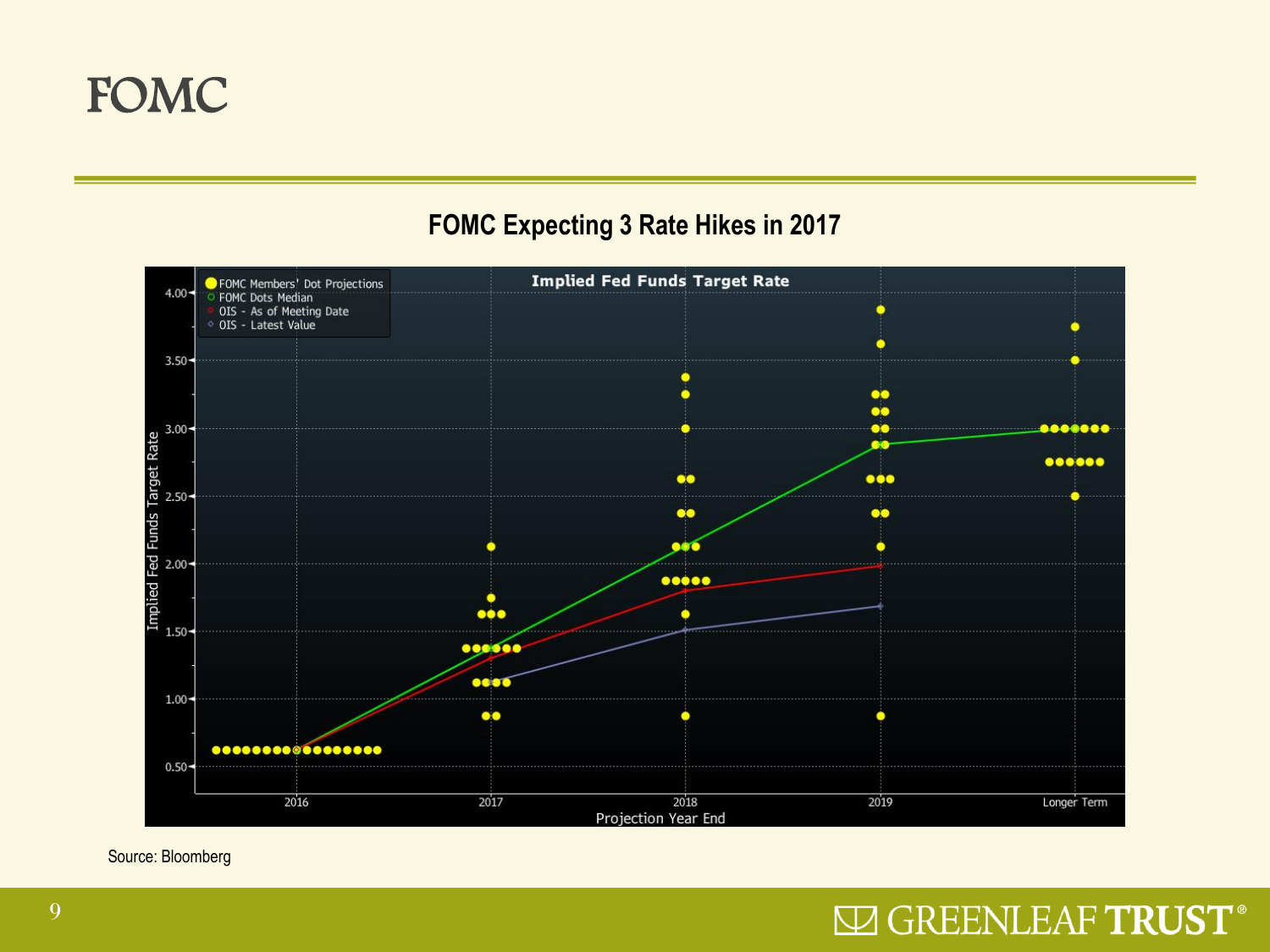# President-Elect Trump's Policies

- **Trade**
	- Protectionist
	- Withdraw from TPP
	- Renegotiate NAFTA
	- Tough on China, Mexico
	- Tariffs for offshored jobs
- **Taxes**
	- Reduce top income rate to 33%
	- Reduce corporate rate to 15%
	- Eliminate AMT
	- Eliminate net investment income tax
	- Eliminate federal estate, gift, and generation-skipping transfer taxes
- **Healthcare**
	- Repeal elements of the Affordable Care Act
- **Deregulation**
	- Overtime rules
	- Environment Protection Agency ethanol rules
	- Dodd-Frank
- **Infrastructure**
	- Create infrastructure bank, encourage private financing with tax credits. \$1tn over 10 years.
- **Immigration**
	- Deport illegal immigrants, reduced H-1B visas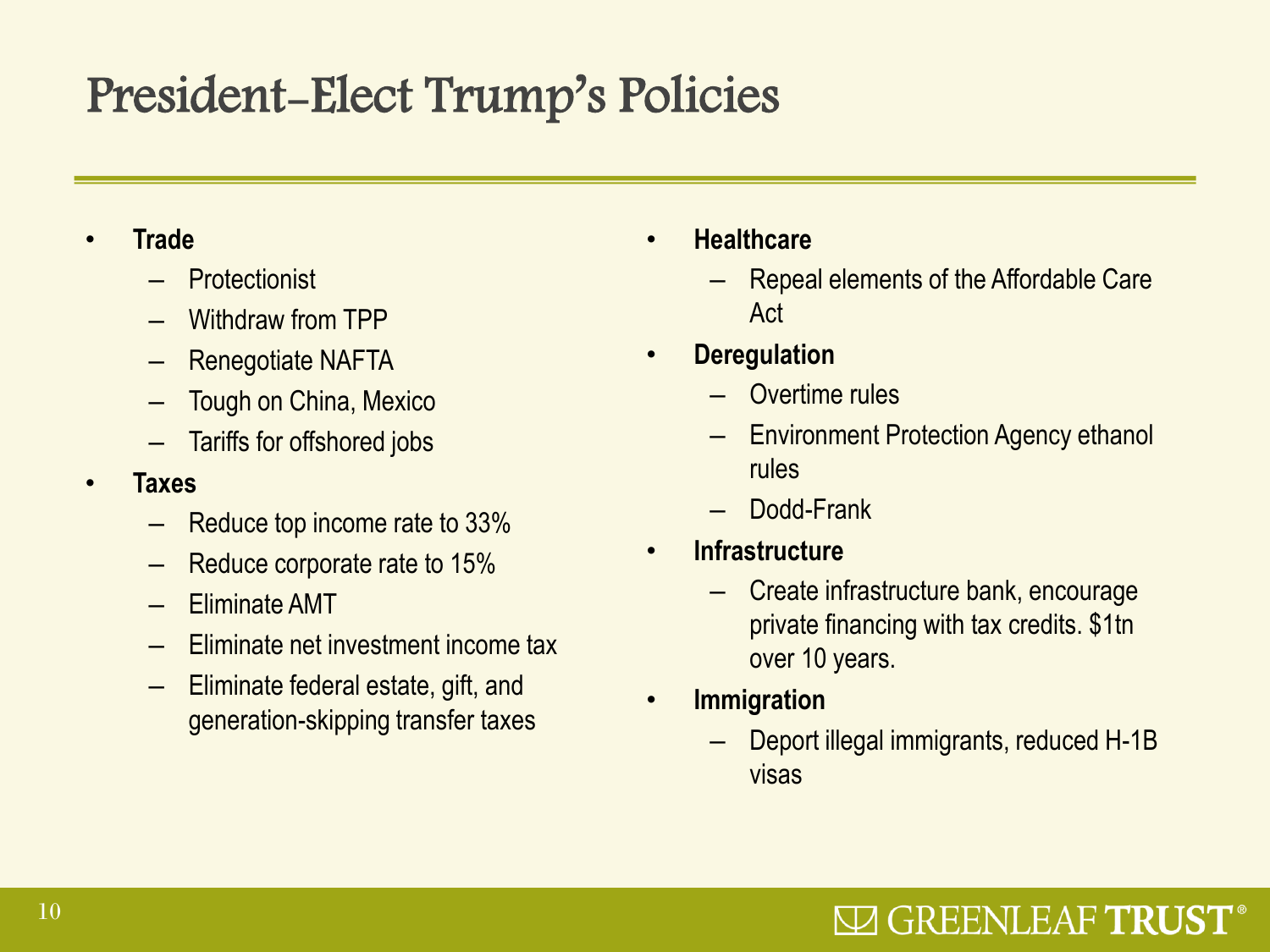# 2017 Outlook

## **Key Themes:**

- **President Trump's First 100 Days** January 20 – April 29
- **U.S. Trade Policy**  Populist sentiment
- **U.S. Central Bank Policy** 3 Rate hikes projected
- **Length of Economic Expansion** 7.5 Years since Great Recession

## **Key Questions:**

- Will fiscal stimulus policies be approved through Congress?
- How will changes impact international equities, currencies, wages?
- Will inflation emerge in 2017?
- Will recession risks materialize in 2017?

## $\square$  GREENLEAF **TRUST**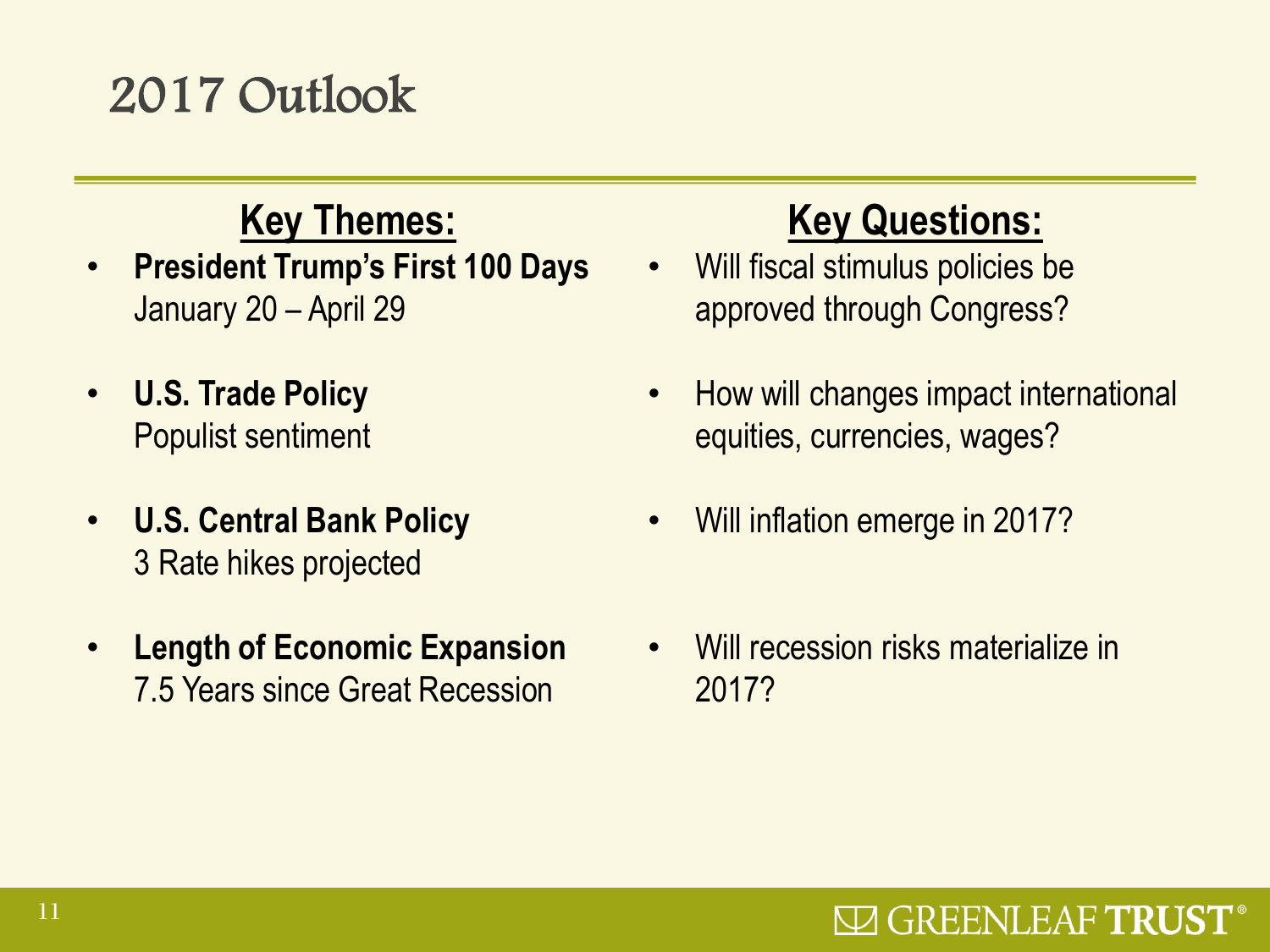# Michigan Economy



**State Unemployment Rate Now Below** 

Source: BEA, BLS, Bloomberg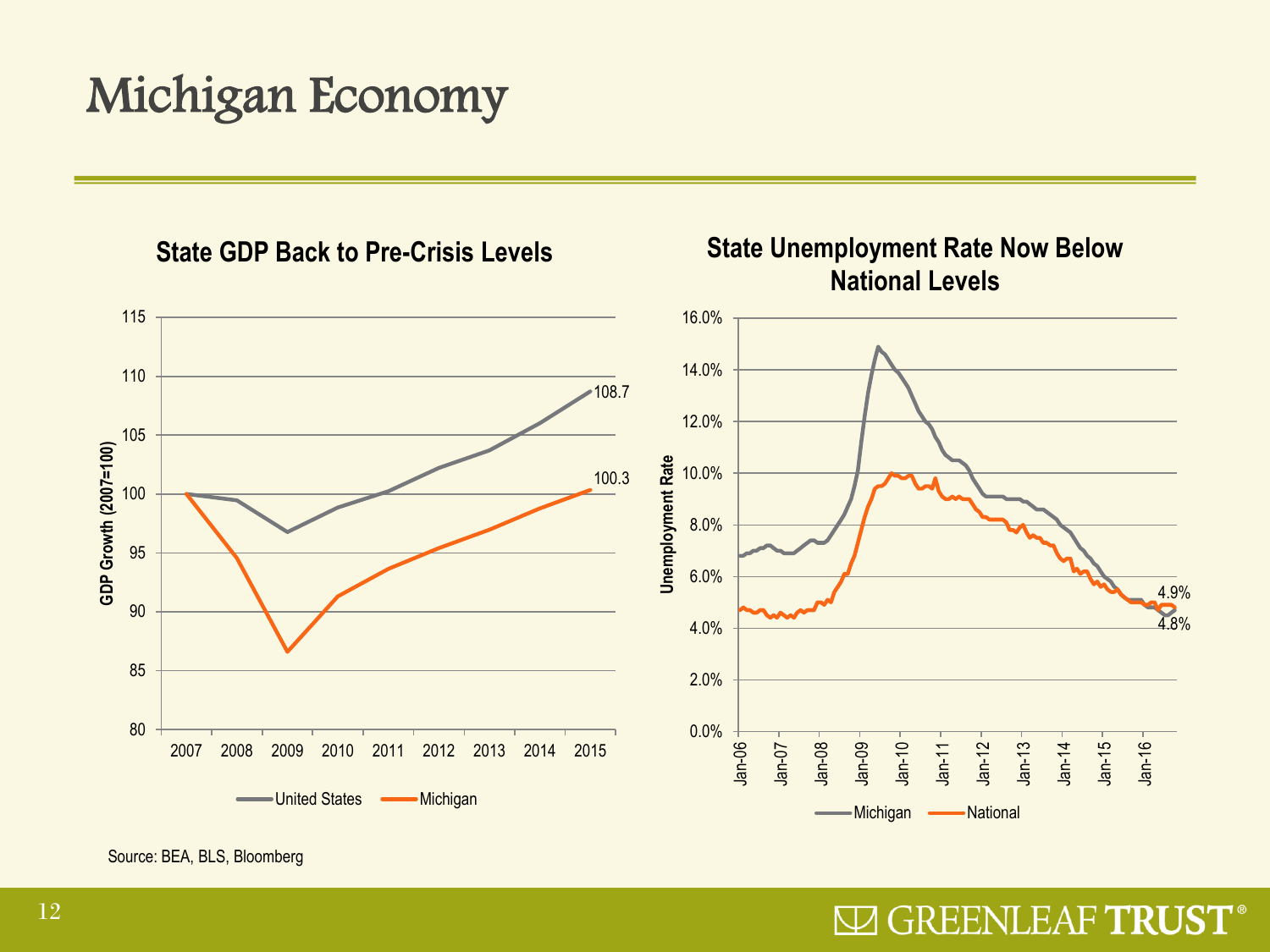# Michigan Economy



#### **Uneven Recovery Across the State**

Source: BEA

### **ED GREENLEAF TRUST**®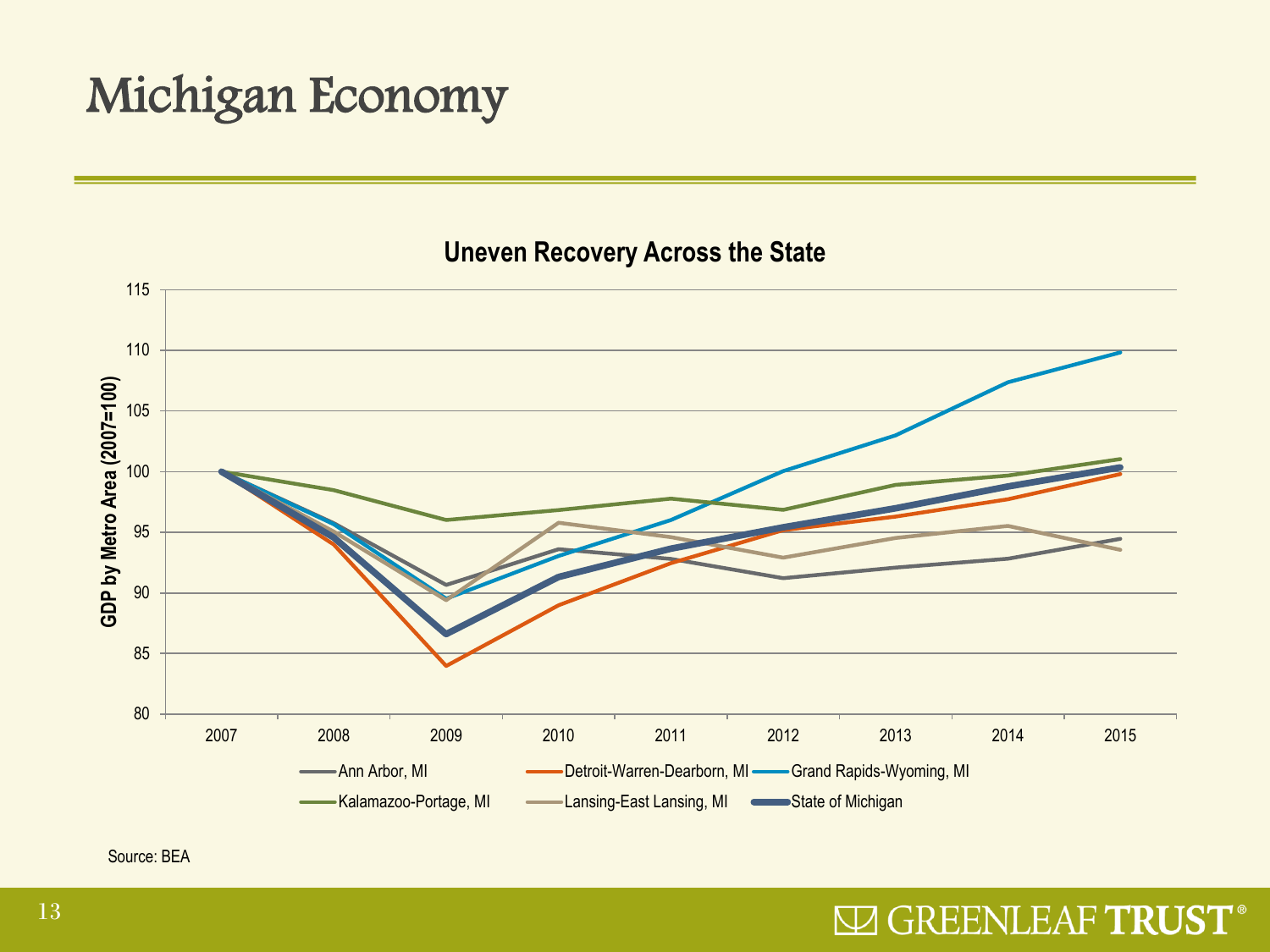# Michigan Economy

#### **Manufacturing Has Rebounded Strongly**



Source: BEA

#### **Michigan GDP by Sector**

|                                | GDP (\$bil) |     | % of Total |
|--------------------------------|-------------|-----|------------|
| Manufacturing                  | \$          | 368 | 19.3%      |
| Real estate and rental/leasing | \$          | 224 | 11.8%      |
| Government                     | \$          | 201 | 10.6%      |
| <b>Health care</b>             | \$          | 157 | 8.2%       |
| <b>Professional services</b>   | \$          | 150 | 7.9%       |
| Wholesale trade                | \$          | 124 | 6.5%       |
| <b>Retail trade</b>            | \$          | 124 | 6.5%       |
| <b>Finance and insurance</b>   | \$          | 102 | 5.3%       |
| Construction                   | \$          | 76  | 4.0%       |
| Other                          | \$          | 382 | 20.0%      |
| Q2 2016 LTM                    |             |     |            |